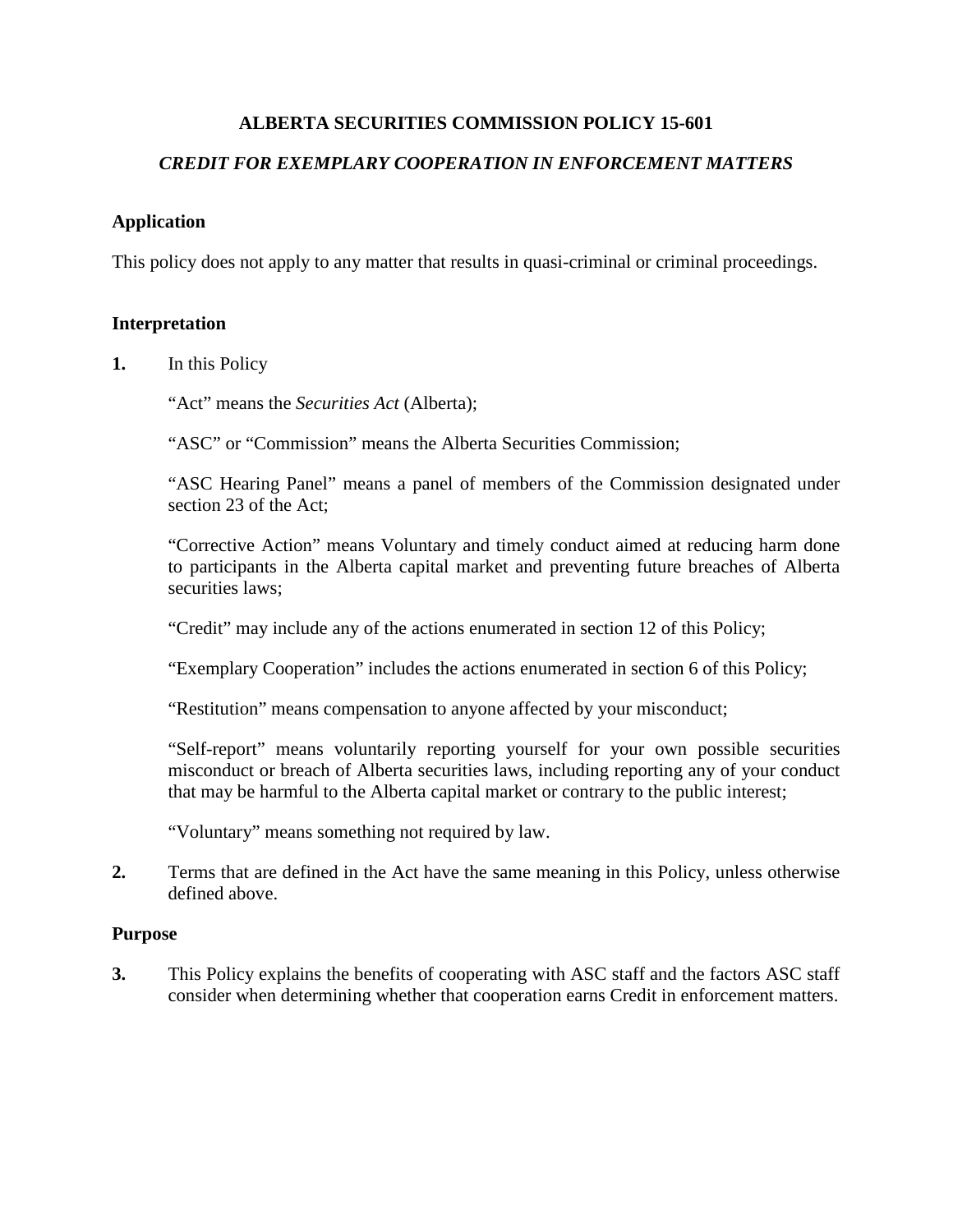- **4.** ASC staff may give Credit for Exemplary Cooperation that goes beyond doing what you must already do under Alberta securities laws. This Exemplary Cooperation may encourage ASC staff to consider:
	- (a) reducing the amount or duration of sanctions proposed in an administrative enforcement proceeding, or
	- (b) recommending or agreeing to take no enforcement action based on the facts known (in very limited circumstances).
- **5.** This Policy is for
	- (a) persons or companies who may have knowledge of, or are involved in, misconduct relating to the Alberta capital market and its participants,
	- (b) persons or companies who are being investigated by the ASC, or
	- (c) persons or companies who are the subject of ASC enforcement actions.

#### **What the ASC expects**

- **6.** To earn Credit for Exemplary Cooperation, you should do the following, as applicable to the matter you are reporting:
	- (a) Self-report if you think you may have done something illegal or harmful to Alberta investors;
	- (b) promptly give complete information, including all documents and records, to the ASC or any other regulator or law enforcement agency;
	- (c) fully cooperate with ASC staff's requests for assistance or information, including prompt and complete responses to production orders, summonses, or other lawful requests and demands made by ASC staff;
	- (d) fully investigate the matter (if applicable), in addition to reporting it to the ASC;
	- (e) collect, preserve, and disclose all relevant documents and information in your possession or control;
	- (f) give ASC staff any reports prepared by experts or professionals that you or your legal counsel obtained, that are not subject to legal privilege;
	- (g) request that your employees, officers and directors (if applicable) provide evidence to ASC staff, make these individuals available for interviews and provide the relevant documents to support the evidence they give in those interviews;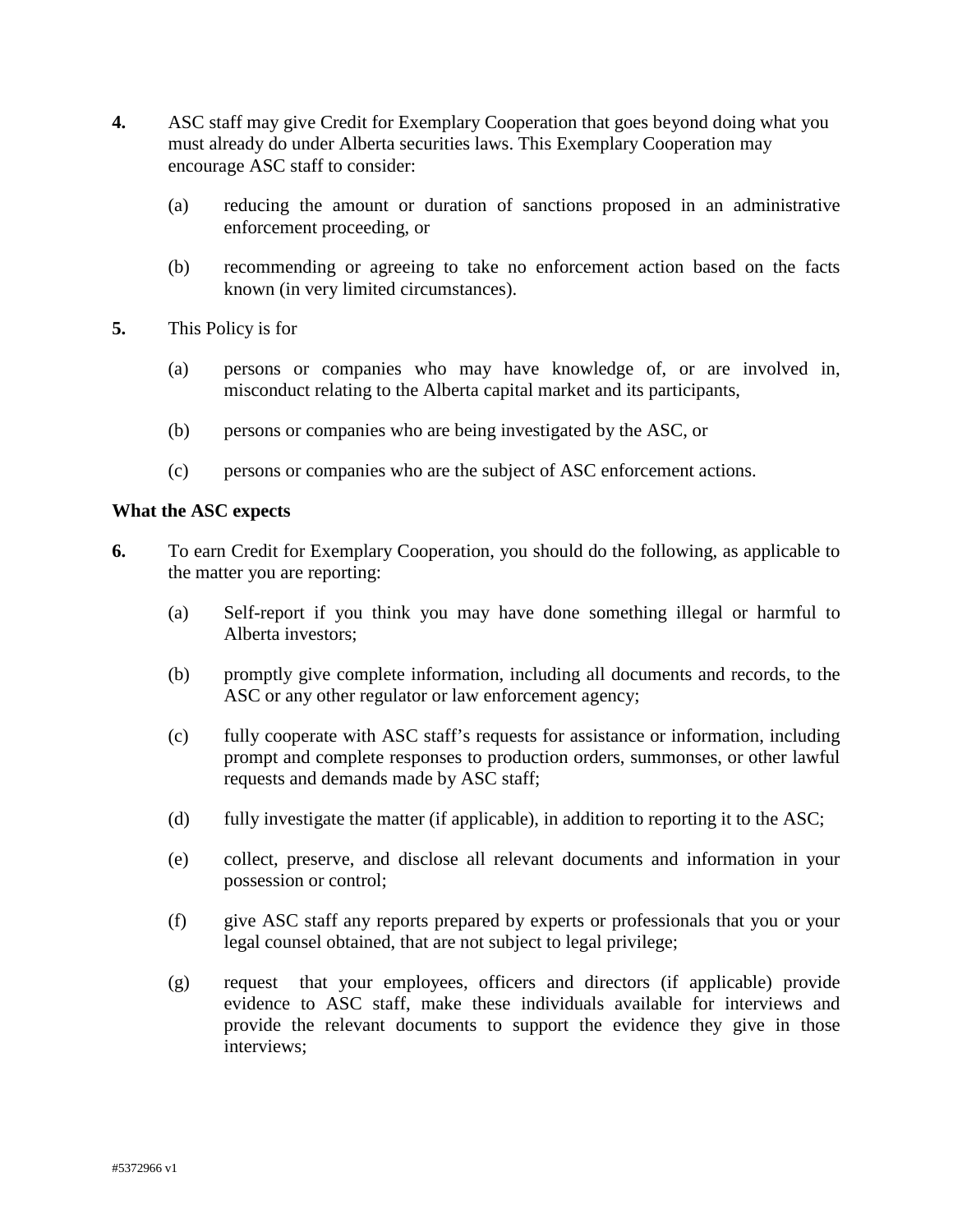- (h) promptly investigate any failure of a system of internal controls and compliance, take Corrective Action, and implement new systems of control and compliance, as appropriate;
- (i) fully investigate any conduct by an employee, officer or director that may have breached Alberta securities laws or may be contrary to the public interest and, independently of whatever action a regulator or law enforcement agency may take, take Corrective Action;
- (j) provide lawful, appropriate compensation (unless financially unable to do so) to anyone who has been financially harmed by the misconduct or failure of internal controls; and
- (k) make best efforts to locate and obtain any relevant documents, records or other information that you know are held overseas or in a foreign jurisdiction, and, at the very least, provide ASC staff with information of the location and contents of those documents, records or information.
- **7.** If requested, the ASC may issue a summons or production order to any witness before they speak to ASC staff or provide documents to ASC staff, or both. ASC staff will not consider a request or insistence on a summons or production order as a failure to cooperate if the witness is cooperative in scheduling and attending the interviews or providing the documents within a reasonable time. Everyone is expected to be forthright and forthcoming when speaking to ASC staff.
- **8.** Compliance with Alberta securities laws alone is not Exemplary Cooperation and will not earn any Credit.
- **9.** In determining eligibility for Credit, ASC staff will consider whether you have previously received Credit for Exemplary Cooperation in another matter.

# **No Application to Quasi-Criminal or Criminal Matters**

- **10.** No Credit will be offered or given if it is in the public interest to proceed with a quasicriminal or criminal investigation against you. The following factors, which are not exhaustive, could give rise to a quasi-criminal or criminal investigation:
	- (a) you have already been sanctioned by another securities regulator or the courts for securities-related conduct,
	- (b) you violated an order of a court or a securities-related ban,
	- (c) your conduct includes fraud, or
	- (d) the conduct involved a criminal organization.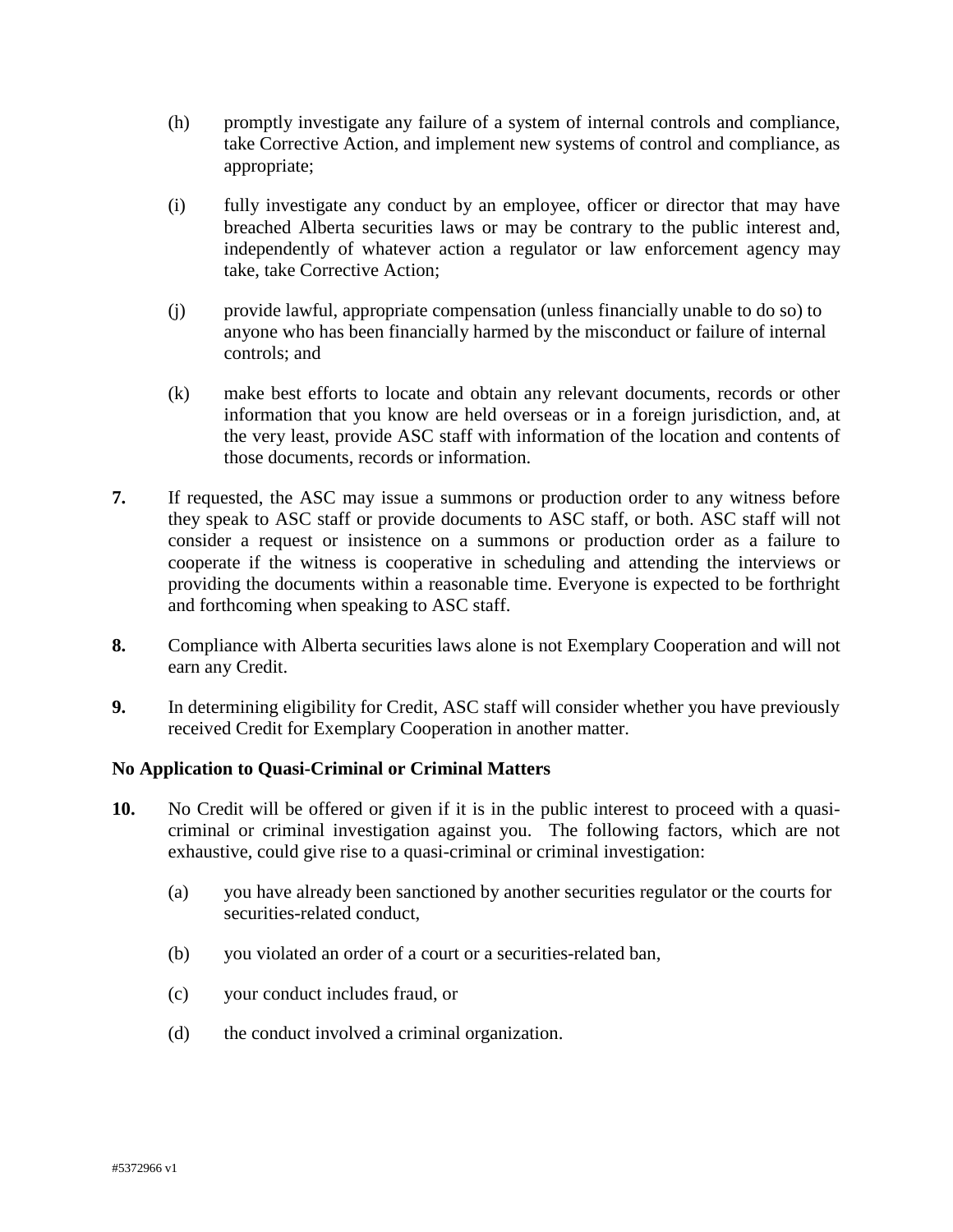## **Conduct not considered Exemplary Cooperation**

- **11.** No Credit may be given if you
	- (a) fail to promptly and fully report breaches of Alberta securities laws to ASC staff or to another regulator or law enforcement agency when the facts become known to you,
	- (b) withhold information that should be provided to ASC staff,
	- (c) intentionally arrange your affairs to hide a breach of Alberta securities laws,
	- (d) fail to comply with any undertakings given to ASC staff or to provide information to ASC staff, or both, in a timely fashion,
	- (e) knowingly misrepresent the facts to ASC staff,
	- (f) destroy or conceal documents, records or information to deliberately avoid giving them to the ASC,
	- (g) claim that your misconduct was based on prior legal advice, but refuse to disclose that prior legal advice or waive solicitor-client privilege over that prior legal advice,
	- (h) enter into agreements that require someone to conceal information from a regulator or law enforcement agency, or to withdraw any existing complaints to a regulator or law enforcement agency,
	- (i) delay executing a settlement agreement until within 60 days of a scheduled hearing,
	- (j) encourage others to breach Alberta securities laws,
	- (k) continue your inappropriate conduct, or
	- (l) as a company, make no attempt to correct significant internal control deficiencies even after you, your management or your directors become aware of the misconduct or deficiencies in internal controls.

#### **Examples of Credit for Exemplary Cooperation**

- **12.** If you have acted in a responsible and cooperative manner during an ASC investigation and have, where appropriate, investigated, Self-reported and taken Corrective Action regarding the matters under investigation, ASC staff may agree to any of the following:
	- (a) issue a notice of hearing that acknowledges and gives Credit for your Exemplary Cooperation or narrows the scope of the allegations or both,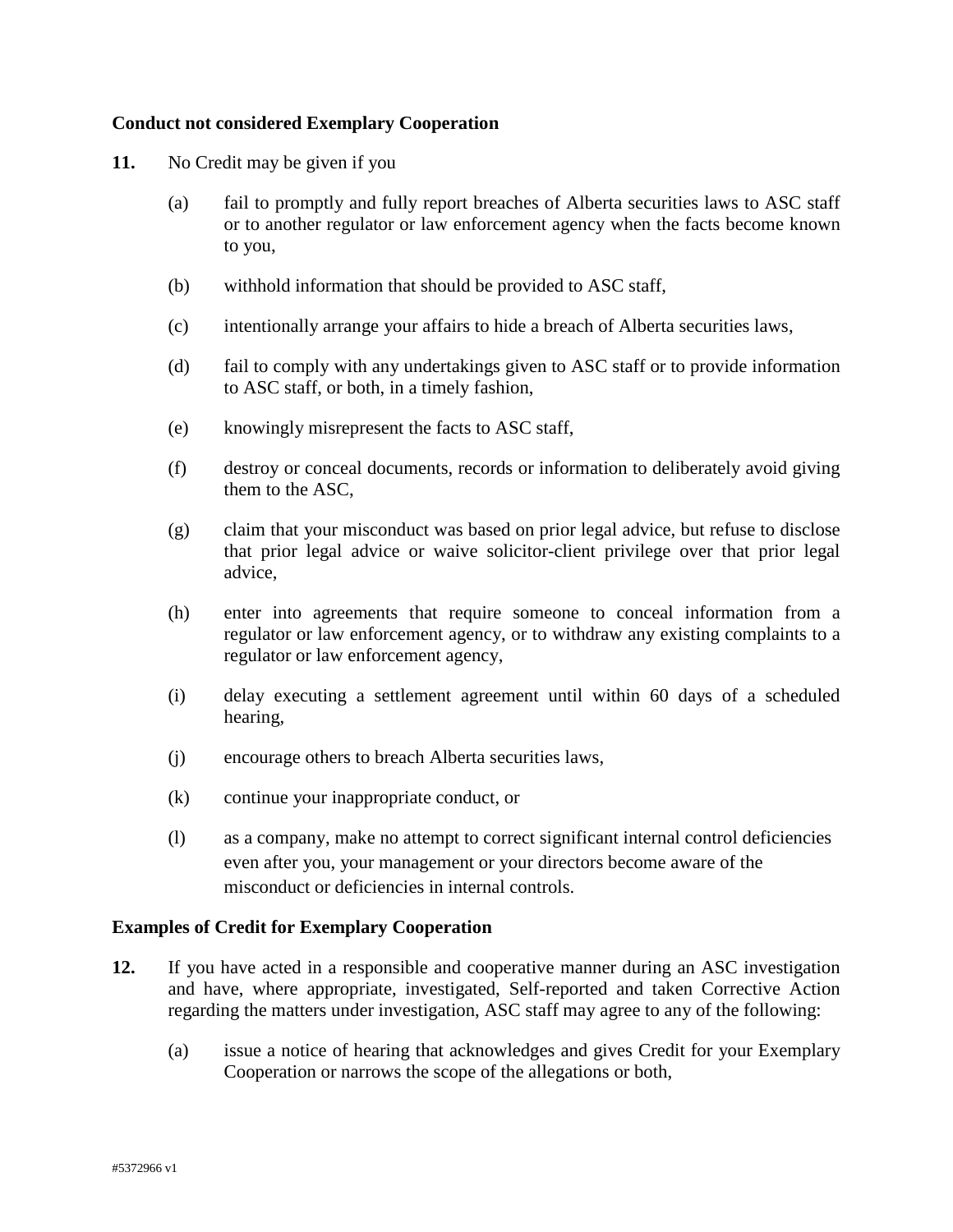- (b) issue a notice of hearing and proceed to hearing on the basis of an agreed statement of facts and a joint recommendation on sanction, reflecting a discounted sanction,
- (c) recommend that all parties resolve the enforcement proceeding with a settlement agreement that recognizes and gives Credit for your Exemplary Cooperation, which may occur only if the settlement agreement is executed no later than 61 days prior to a scheduled hearing,
- (d) resolve the matter through alternative means, other than issuing a notice of hearing or entering into a settlement agreement,
- (e) not apply to the courts for a declaration of non-compliance under section 197 of the Act*,*
- (f) conclude the matter without taking action against you, which will occur only in appropriate and very limited circumstances, or
- (g) reduce the amount of costs ASC staff would ordinarily request in an enforcement proceeding under section 202 of the Act.
- **13.** If you have been less than cooperative to a certain point in the investigation, but later provide ASC staff with Exemplary Cooperation, you may receive only a partial Credit for the delayed Exemplary Cooperation.

#### **No enforcement action agreements**

- **14.** In very limited circumstances, ASC staff may choose not to take any enforcement action against you and, instead, enter into an agreement with you based on the facts currently known to ASC staff. ASC staff's decision to do this will be based on each of the following considerations:
	- (a) your Self-reporting, Exemplary Cooperation with ASC staff, and Corrective Action;
	- (b) your misconduct was minor, and an inadvertent, technical or isolated breach of Alberta securities laws;
	- (c) you caused no harm or only a minor degree of harm to investors through your misconduct, and you took Corrective Action to reduce that harm or prevent further harm;
	- (d) your misconduct has stopped, and you have given an undertaking to refrain from engaging in any further misconduct in the Alberta capital market in the future;
	- (e) you paid the full amount of funds deemed by ASC staff to be appropriate in the circumstances, including Restitution to investors and the costs of the ASC investigation;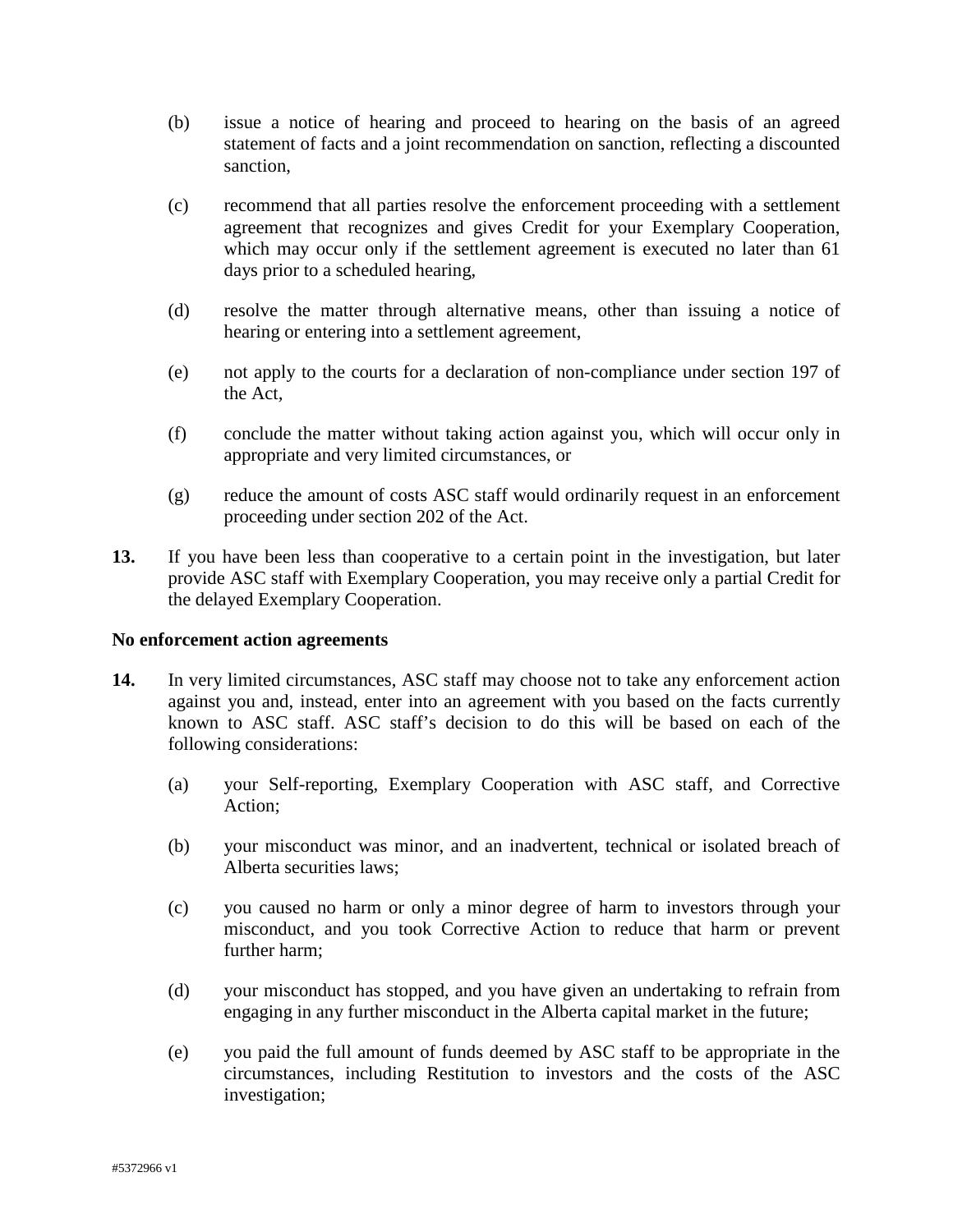- (f) the deterrent effect on your future conduct, as well as on other participants in the Alberta capital market; and
- (g) in circumstances involving misconduct by more than one person or company, you cooperated with ASC staff in their investigation of those other persons or companies involved in the misconduct, as well as in any administrative proceedings against those other persons or companies.

#### **Procedure for Self-reporting and cooperation**

- **15.** To Self-report or offer cooperation, or both, you must do the following:
	- (a) you should directly contact ASC staff, or have your lawyer contact ASC staff;
	- (b) you must disclose all information about your conduct and the circumstances so ASC staff may evaluate the information and consider any possible Credit for your Exemplary Cooperation;
	- (c) you must forward all relevant documentation to ASC staff; and
	- (d) you must attend an interview with ASC staff to provide further information and respond to questions.
- **16.** Alternatively, your lawyer may contact ASC staff to discuss your conduct and advise that you wish to cooperate with ASC staff in an investigation of your conduct, or the conduct of other persons or companies, or both.
- **17.** At the discretion of ASC staff, your interview may be conducted on the basis that your statements during the interview will not be used against you in subsequent ASC enforcement proceedings. However, ASC staff may use your statements and any evidence you provided during the interview, for other purposes including:
	- (a) discovering additional evidence,
	- (b) impeaching your future testimony if you make other statements that are inconsistent,
	- (c) prosecuting you for perjury, obstructing justice or the giving of contradictory evidence, or
	- (d) sharing the information with any other regulator or law enforcement agency.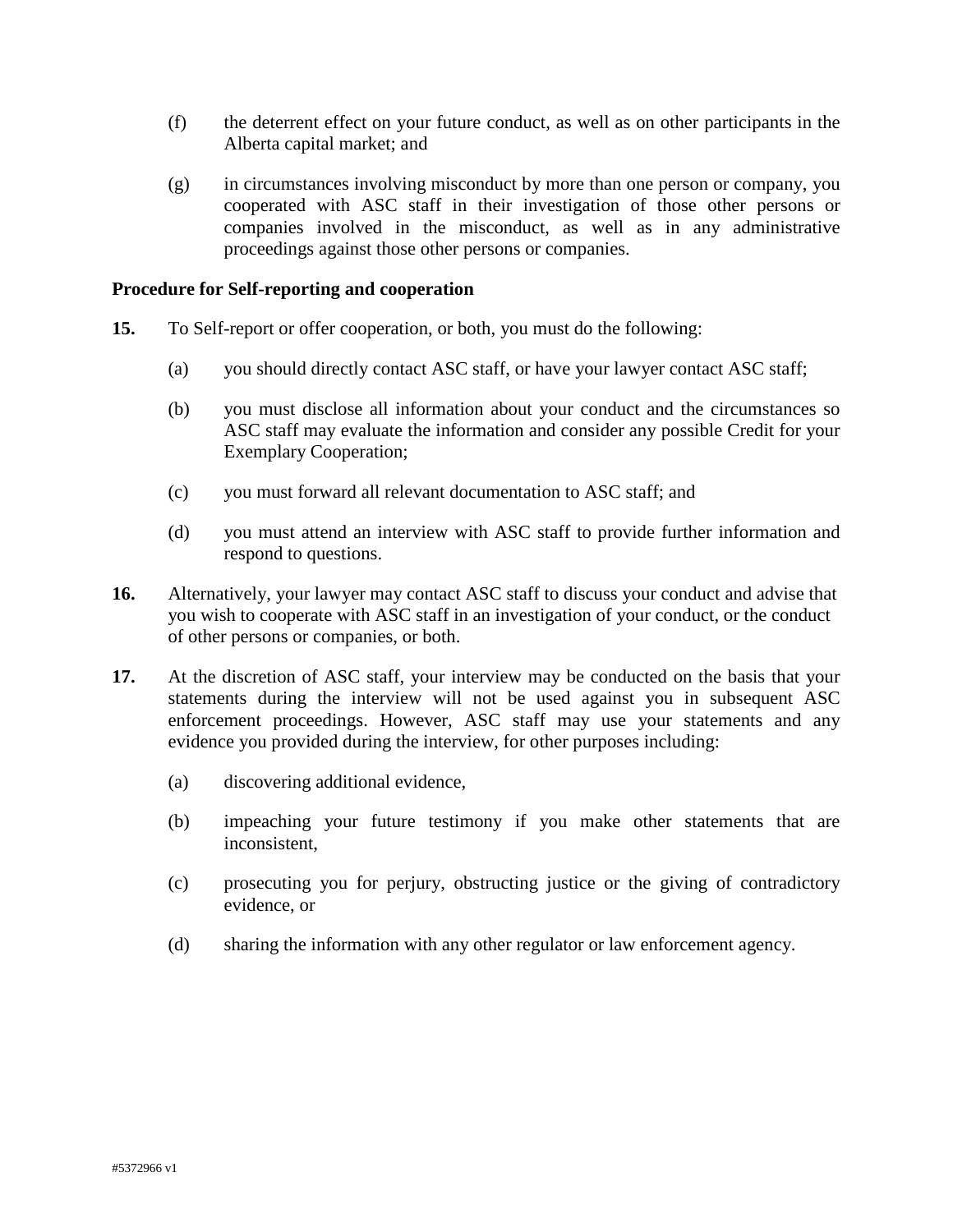#### **Content of settlement agreements and agreed statements of facts**

- **18.** Where ASC staff determine that an agreed statement of facts or settlement agreement and undertaking are appropriate, you must agree to a full and frank statement of facts or a settlement agreement that includes:
	- (a) the background facts necessary for the ASC Hearing Panel to understand the circumstances of the admitted contraventions of Alberta securities laws or conduct contrary to the public interest;
	- (b) the facts necessary to establish the requisite legal and factual elements of the admitted contraventions of Alberta securities laws or conduct contrary to the public interest;
	- (c) the identification of other persons or companies involved in the misconduct; and
	- (d) only substantiated mitigating facts or circumstances.
- **19.** An ASC Hearing Panel is not obligated to accept agreed statements of facts or joint submissions on sanction submitted for their consideration. ASC Hearing Panels will always consider whether any proposed sanctions fall within a range that is reasonable in all of the circumstances and consistent with the ASC's public interest mandate. The Executive Director is not obligated to approve a settlement agreement and undertaking as recommended by ASC staff.

## **Disclosure of Credit granted for Exemplary Cooperation**

- **20.** To encourage other market participants to Self-report and offer Exemplary Cooperation with ASC staff, and to assist anyone considering Self-reporting or cooperating with ASC staff, the ASC may disclose or publicize examples of Credit that have been granted for Exemplary Cooperation. This enhanced transparency may include
	- (a) ensuring that ASC Hearing Panels, when considering sanctions, are informed about any Exemplary Cooperation, and the corresponding Credit recommended by ASC staff;
	- (b) ensuring that settlement agreements or related news releases, or both, mention any Credit that may have been granted for Exemplary Cooperation; and
	- (c) periodic reporting, on a generic basis, describing circumstances in which ASC staff have determined not to initiate an enforcement action against persons or companies, and the particulars of any agreements not to take enforcement action.